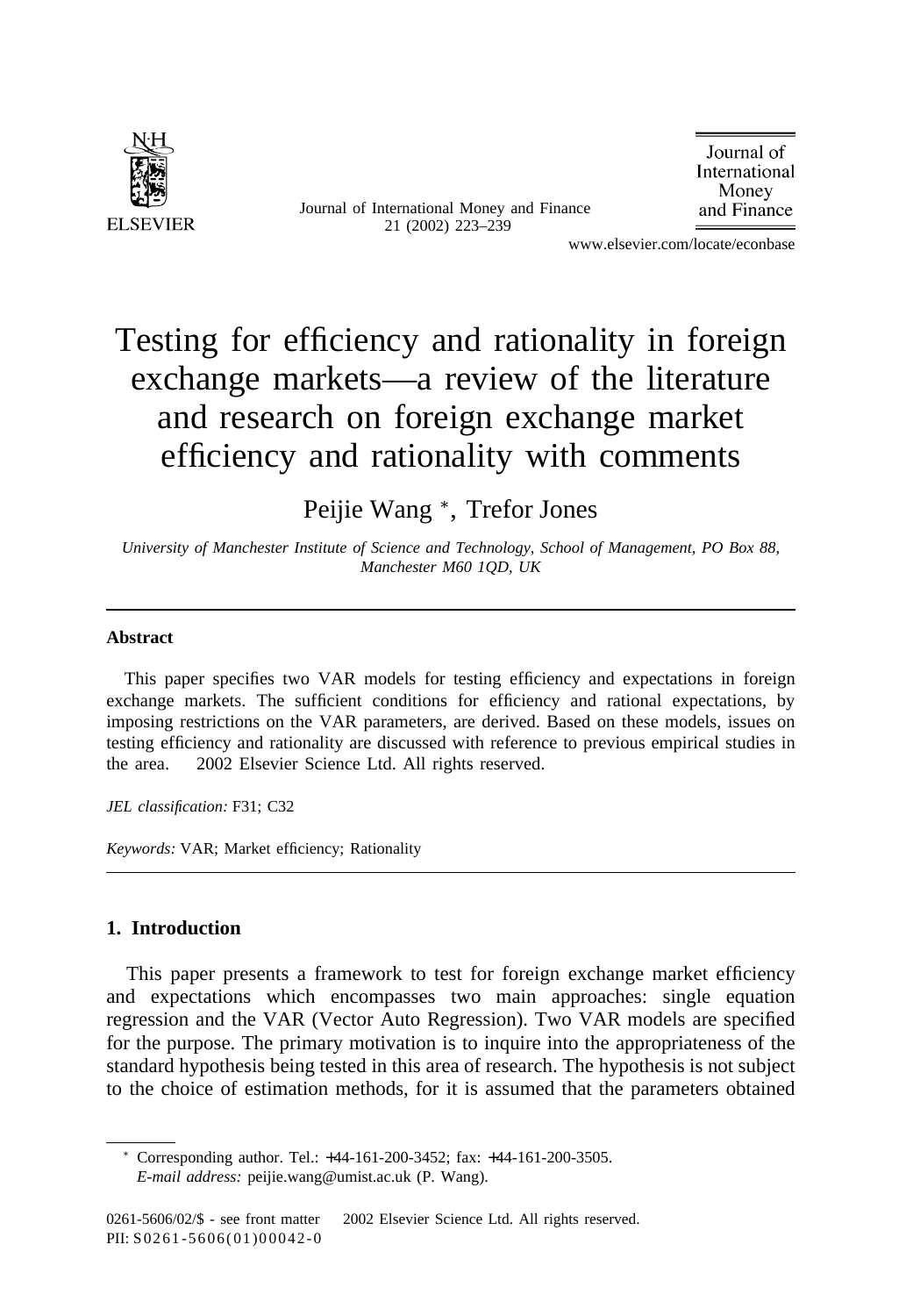are, at least unbiased and, may be efficient, in statistical terms. Appropriateness means that even if one has obtained consistent and efficient estimators for the parameters, whether these parameters will provide appropriate guidelines for accepting or rejecting the hypothesis regarding market efficiency and rational expectations. This concerns us, because the majority of the studies have rejected the hypothesis of market efficiency and rationality to such an extent that the parameters have not only the wrong magnitudes but also the wrong signs, which do not appear to be justified by theory or practice in foreign exchange markets. Therefore, it is important to ask whether such studies are testing the right things; and whether too much effort has been invested to obtain good estimators for the parameters which do not really rule anything in or rule anything out.

This paper is organized as follows. Section 2 presents the specifications of single equation regression and the VAR model, which are commonly used in hypothesis testing. In Section 3, a minor amendment is made to the basic VAR, to develop model A, which can be reduced to one kind of single equation regression specifications and the basic VAR. We then propose a second model, called model B, which can be reduced to any kind of single equation regression specifications, and would be the same as model A under certain circumstances. Some special cases of both models A and B are illustrated in Section 4 to demonstrate that the standard hypothesis being tested is not appropriately laid out. Discussions of the "news" model as a solution to the problem and the explanatory power of "news" is explored in Section 5. Section 6 provides a summary.

#### **2. Review of the literature and the basic testing equations**

#### *2.1. Single equations*

The single equation regression method tests whether the hypothesis  $H_0$ : $\lambda_0$  =  $0.\lambda_1 = 1$  holds in the following equation:

$$
s_{t+\tau} - s_t = \lambda_0 + \lambda_1(f_t - s_t) + \mu_{t+\tau}, \tag{1}
$$

where  $s_t$  is the logarithm of the spot exchange rate  $S_t$ ,  $f_t$  is the logarithm of the forward rate  $F_t$ , contracted at t and matures at  $t + \tau$ . This method has been used by Bilson (1981), Fama (1984), Gregory and McCurdy (1984), Gweke and Feige (1979), Hansen and Hodrick (1980), Hsieh (1984), and Longworth (1981), who all reported the rejection of the null hypothesis. Although these studies were mainly conducted in the 1980s, no recent research has disproved their findings; in fact, support was offered by Cavaglia et al. (1994) after taking into account the respective effects of irrationality and time-varying risk premia. Other related work includes Peel and Pope (1995) who use ARCH (Auto Regressive Conditional Heteroscedasticity)/ GARCH (Generalised ARCH) and risk premia, but whose conclusions regarding the mean parameters are similar.

Under the umbrella of single equation regression, there are two types of tests,